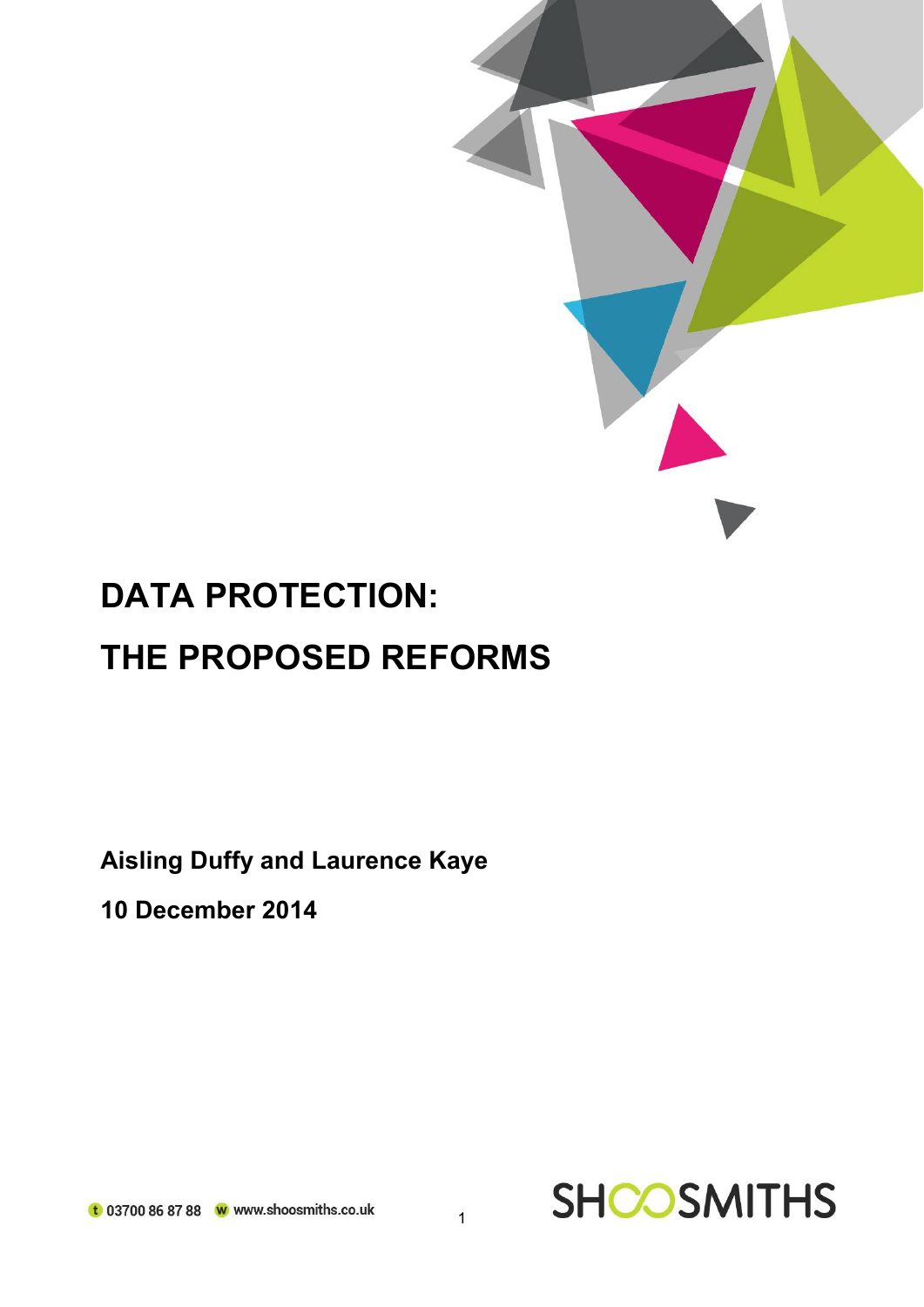

# **DATA PROTECTION: THE PROPOSED REFORMS**

# **1 WHY IS CHANGE NECESSARY?**

- 1.1 The current Data Protection Directive (Directive 95/14/EC) (the "**Directive**") was implemented in the UK in the form of the Data Protection Act 1998 (the "**Act**"). In July 2009, the European Commission launched a consultation requesting feedback from the public and organisations on the Directive.
- 1.2 A number of criticisms were levied against the Directive. In particular, the Directive was considered to be outdated and requiring amendment, in the light of the introduction of new technologies and ongoing globalisation. In addition, it had become apparent that EU member states had implemented the Directive differently, resulting in inconsistent and sometimes conflicting approaches in relation to data protection across the EU, with different standards, regulators and added bureaucracy. This represented a significant challenge for organisations operating at that level.

# **2 CURRENT STATUS OF THE REFORMS**

- 2.1 The European Commission published its initial draft proposal for a Regulation of the European Parliament and of the Council on the protection of individuals with regard to the processing of personal data and on the free movement of such data (General Data Protection Regulation) (the "**Regulation**") in January 2012.<sup>1</sup>
- 2.2 The Information Commissioner's Office ("**ICO**") and the Article 29 Working Party have subsequently published their views on the draft Regulation. In general, some provisions of the draft Regulation have been met with approval, whilst others have been criticised and therefore debated.
- 2.3 There have been a number of iterations of the draft Regulation now and its provisions are still the subject of discussion amongst the relevant EU institutions. Our comments in this note are therefore based on the current draft Regulation, which may be subject to further amendments.
- 2.4 The incoming President of the European Commission has said that the draft Regulation should be finalised in the first quarter of 2015. However, given the lengthy parliamentary process and the matters which remain outstanding, it may be that this is delayed until late 2015. The draft Regulation will be effective two years after it has been finalised and adopted by the European Parliament.

2

 $1$  The Commission's draft Regulation can be found at:

http://eur-lex.europa.eu/LexUriServ/LexUriServ.do?uri=COM:2012:0011:FIN:EN:PDF

t 03700 86 87 88 W www.shoosmiths.co.uk

l



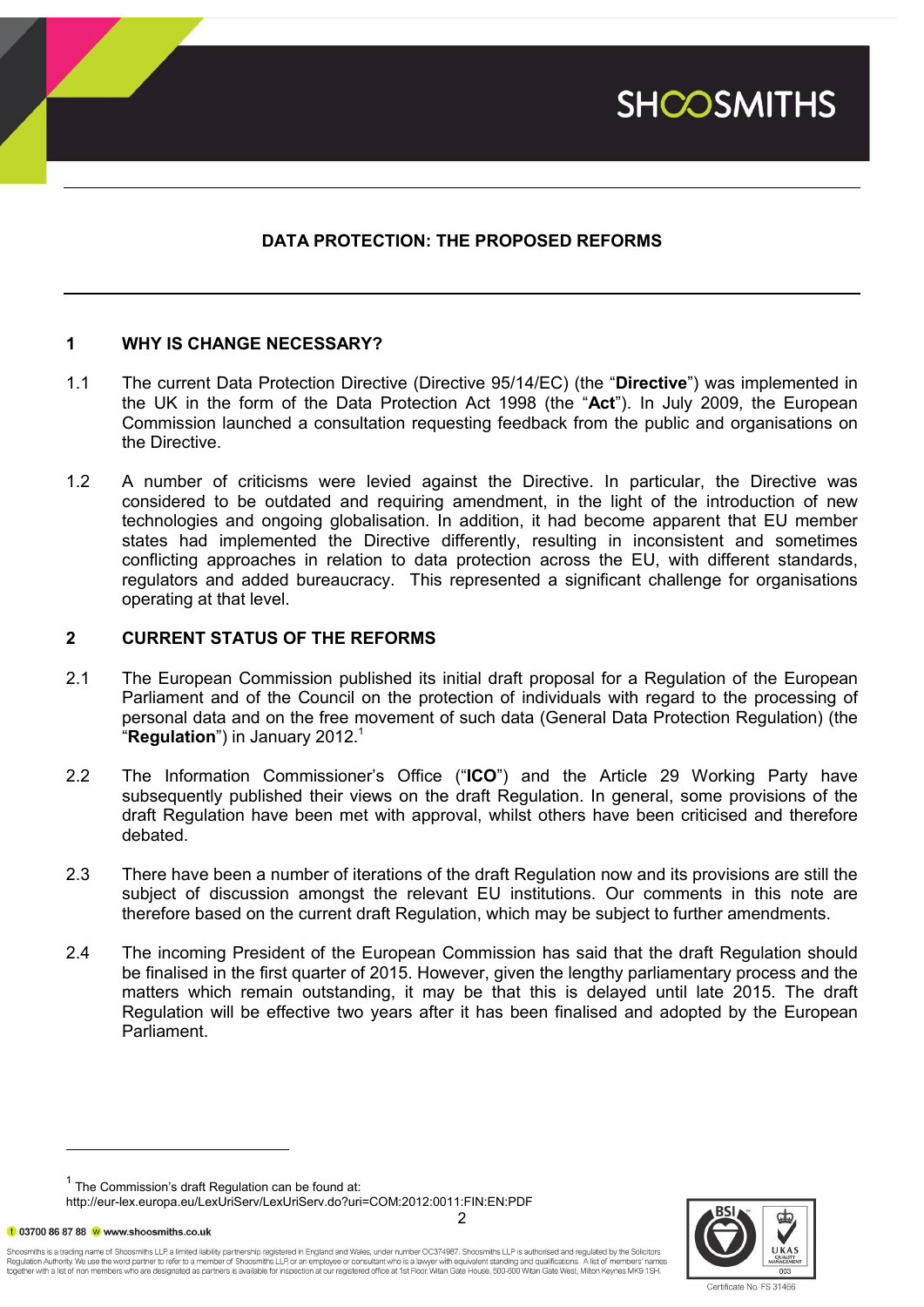

# **3 WHAT IMPACT WILL THE PROPOSED NEW REGULATION HAVE?**

### 3.1 **Practical Implications:**

- 3.1.1 *Increased accountability* There are a number of provisions in the draft Regulation which will result in data controllers and processors taking on increased accountability. This represents a significant shift in approach. For example, data controllers and data processors will be required to maintain documentation relating to their processing activities in order to be able to "demonstrate compliance". In addition, data controllers will be required to carry out privacy impact assessments in certain circumstances. This may even involve consulting with Regulators and individuals concerned.
- 3.1.2 *Breach notification –* Organisations will be required to notify the Regulator of "every breach". Whilst discussions are ongoing regarding whether or not this obligation should incorporate some element of de minimis, current drafting suggests that the obligation to notify should apply regardless of how serious (or minor) the breach. In addition they must do so as soon as reasonably practicable and within 72 hours.
- 3.1.3 *The transparency principle –* The draft Regulation introduces the principle of transparency and requires that personal data be processed in a transparent manner<sup>2</sup>. Data controllers will be required to have easily accessible policies with regard to the processing of personal data and in relation to the exercise of data subjects' rights. For example, a comprehensive company wide data protection policy should be drafted, publicised and enforced and privacy policies should be easy to locate and not buried in the small print. These types of practices should be carried out already but the draft Regulation introduces transparency as a specific principle.
- 3.1.4 *Pro-active approach –* The draft Regulation is far more detailed and prescriptive in nature than the Directive, particularly concerning the measures it will require organisations to implement in order to achieve and demonstrate compliance. Data protection compliance will no longer be something that can be handled on a reactive basis. Organisations will need to take a pro-active approach to ensure that they can comply. It will be essential to maintain comprehensive and up to date records, policies and procedures and to continually monitor and verify the adequacy of those polices and procedures.

### 3.2 **Increased risk profile**

- 3.2.1 Under the current Directive, the ICO has the power to issue fines of up to £500,000 for a serious breach of the Act. In contrast, the draft Regulation will give the ICO the power to issue fines up to the greater of 5% of annual worldwide turnover of the organisation in breach or 100 million Euros. The risk profile associated with data protection compliance is therefore likely to increase and data protection compliance will become a key governance issue.
- 3.2.2 Because of the increasing trend for publishers to interact directly with consumers (rather than intermediaries) and to rely on their ability to collect and process personal data to develop their businesses, publishers will now, like retailers, need to see data protection compliance as a key risk area.

t 03700 86 87 88 W www.shoosmiths.co.uk

l

Shoosmiths is a trading name of Shoosmiths LLP, a limited liability partnership registered in England and Wales, under number OC374987. Shoosmiths LLP is authorised and regulated by the Solicitors Regulation Authority. We use the word partner to refer to a member of Shoosmiths LLP, or an employee or consultant who is a lawyer with equivalent standing and qualifications. A list of members' names<br>together with a list



<sup>3</sup> <sup>2</sup> See Article 5 of the Regulation (principles relating to personal data processing) under which personal data must be: "processed lawfully, fairly and in a transparent manner in relation to the data subject" (Article 5(a)).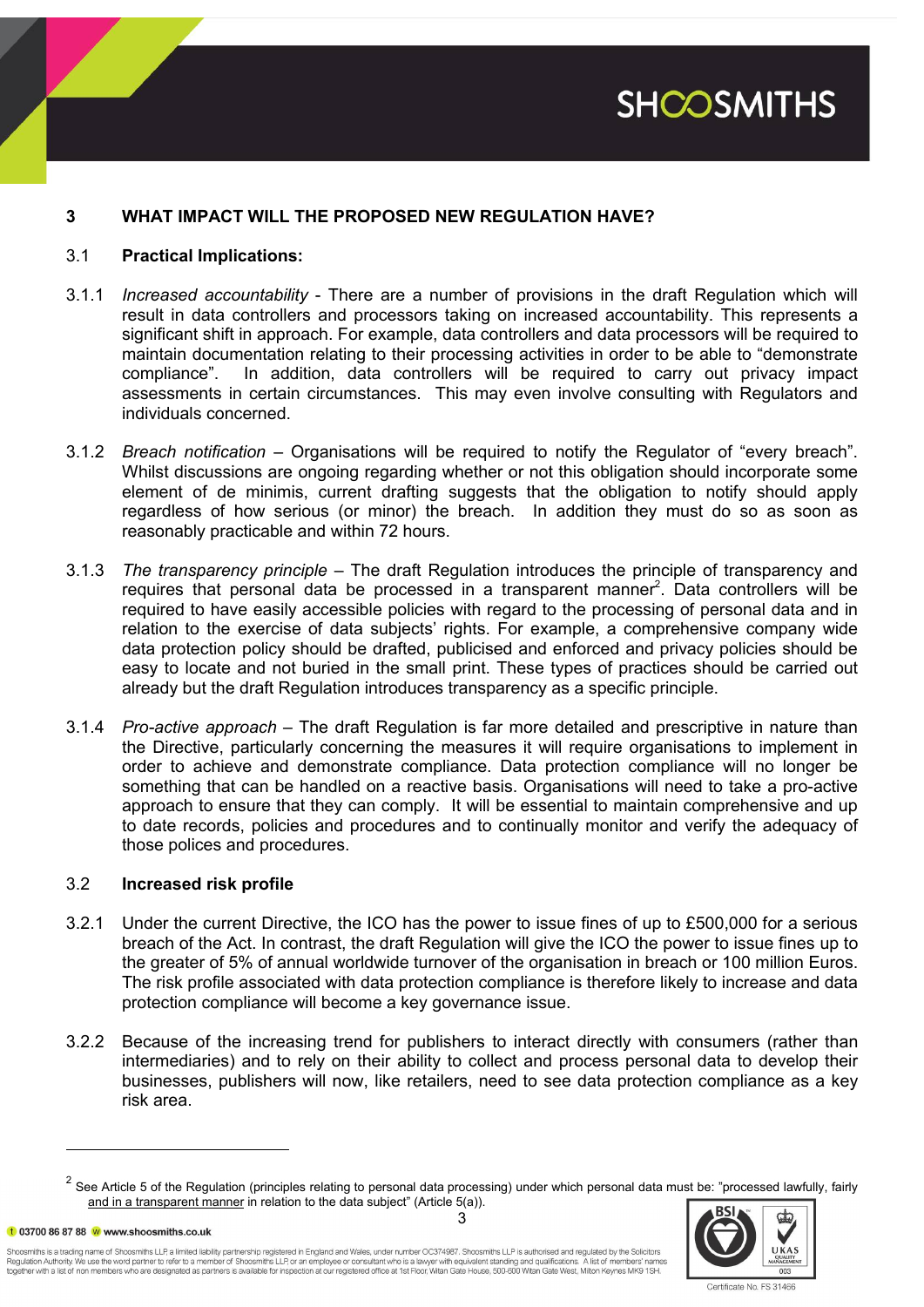

# 3.3 **Harmonisation**

As mentioned, the instrument that will be used to implement the new laws will take the form of a Regulation, rather than a Directive. This means that it will have direct applicability across all EU member states without the need for local implementation. This should result in a more harmonised approach.

### 3.4 **One-Stop-Shop**

- 3.4.1 The current Directive requires each EU member state to ensure that its implementing legislation applies to the processing of personal data where a) the data controller is established within the territory of that member state b) national law applies by virtue of public international law or c) the data controller makes use of equipment situated within the territory of that member state. This means that currently, in the event of a breach, any one data controller may have to deal with data protection authorities across a number of member states.
- 3.4.2 In contrast, the draft Regulation will establish a 'one-stop-shop' mechanism. This will mean that organisations will only have to deal with one single supervisory authority, which will be decided by reference to the location of the main establishment of the data controller (for example, a company's head office). This should make it simpler and cheaper for companies to operate within the EU.
- 3.4.3 The 'one-stop-shop' will also make it simpler for individuals, who will only have to deal with the data protection authority in their member state if they have a complaint.

# **4 A REVIEW OF SOME OF THE KEY PROPOSED CHANGES**

### 4.1 **Definition of personal data**

- 4.1.1 The definition of personal data is wider under the draft Regulation than it was under the Directive, and includes all data that can identify an individual, directly or indirectly (i.e. whether the data is held by the data controller or by a third party, which in combination with the data held by the controller, could identify the data subject).<sup>3</sup>
- 4.1.2 The present definition of personal data under the Act requires the *same* data controller to hold all the data that makes the data subject identifiable (this arguably was incompatible with the Directive in this respect, as the Directive included a similar definition to that proposed under the Regulation). The definition is therefore wider than it was under the Act, an approach which has been welcomed by the ICO, but both the ICO and Article 29 Working Party would prefer this to be widened further to include pseudonymised data.
- 4.1.3 In addition, the proposed definition under the draft Regulation specifically refers to identification numbers, location data and online identifiers (e.g. IP addresses). Under the Act, this information may constitute personal data but it would depend on the circumstances. The draft Regulation clears up any ambiguity over whether this data amounts to personal data.

4

t 03700 86 87 88 W www.shoosmiths.co.uk

l

Shoosmiths is a trading name of Shoosmiths LLP, a limited liability partnership registered in England and Wales, under number OC374987. Shoosmiths LLP is authorised and regulated by the Solicitors Regulation Authority. We use the word partner to refer to a member of Shoosmiths LLP, or an employee or consultant who is a lawyer with equivalent standing and qualifications. A list of members' names<br>together with a list



Certificate No. FS 31466

 $^3$  See Appendix for a comparison of the definitions of "personal data" between the Directive, the Act and the Regulation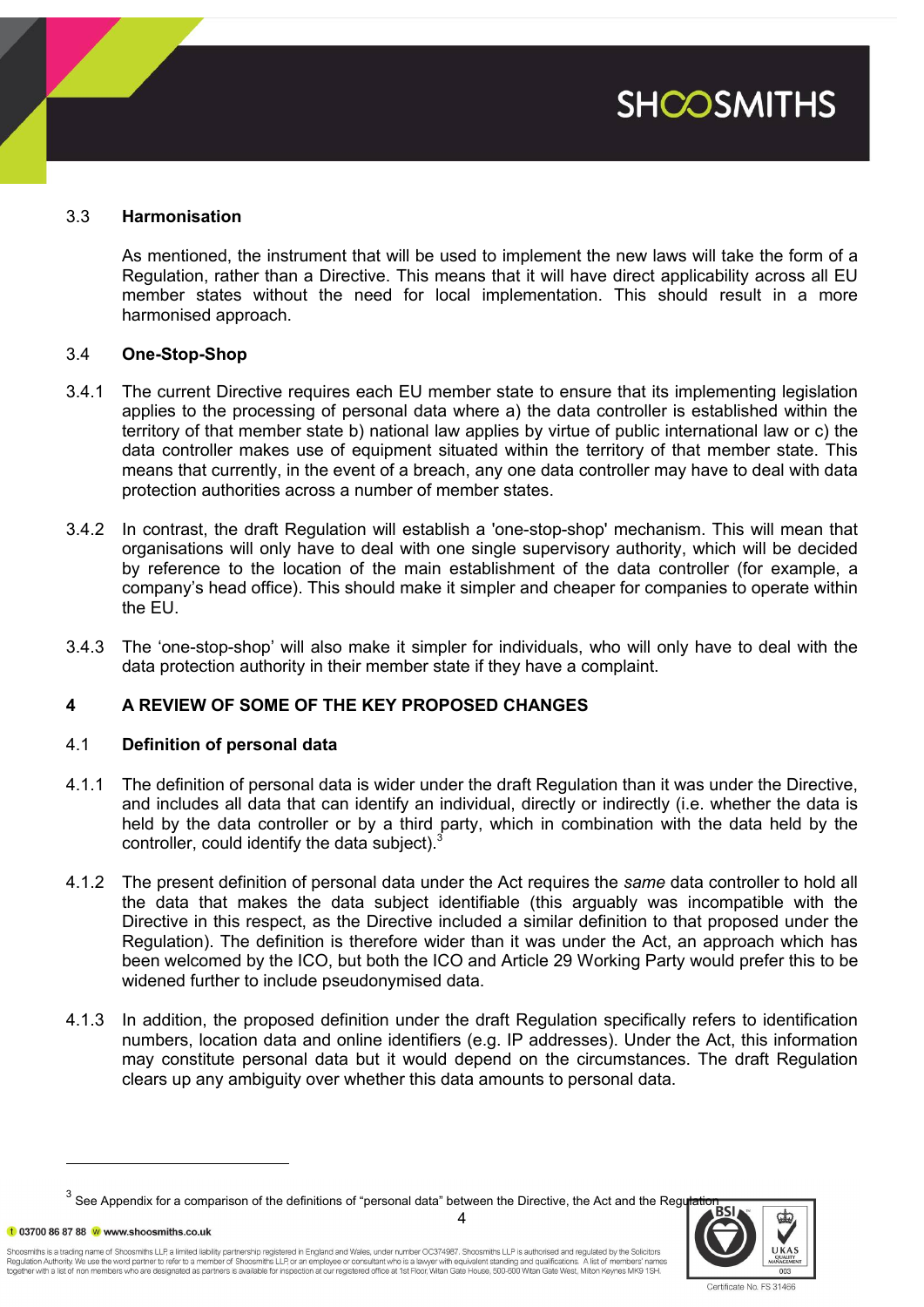- 4.1.4 Whilst the definition of personal data under the draft Regulation is wider, it is likely that much of this information is already being treated as personal data in any event and so this may not have a significant impact in practice.
- 4.1.5 So, if a publisher had a consumer platform and collected personal details (e.g. contact details) by way of registration to the platform, and also used automated means to track user activity and location using cookies, all of this data would constitute the user's personal data.

### 4.2 **Scope of Regulation**

4.2.1 *Data processors* – The draft Regulation applies to the processing of personal data in the context of the activities of an establishment of a controller or processor within the EU. In contrast to the current Directive, data processors are specifically included within the scope of the draft Regulation.

However, the fact that the Regulation imposes obligations directly on data processors, will not necessarily make life easier for data controllers. In particular, the Regulation also imposes additional obligations on data controllers in circumstances where data processors process personal data on their behalf. By way of example, the draft Regulation requires data controllers to ensure that processors have implemented the necessary security measures to protect that data and requires both controllers and processors to enter into a contract which, amongst other things requires the processor to:

- act only on the controller's instructions;
- comply with equivalent security obligations;
- employ only staff who have committed themselves to confidentiality;
- hand over all results to the controller at the end of the processing; and
- enlist a sub-processor only with the prior permission of the controller.

This is wider than the Act which requires only that the controller enters into a written contract which requires the processor to act on the controller's instructions and implement appropriate technical and organisational measures.

Data controllers will therefore need to review (and where necessary, update) their contracts with data processors to ensure that the appropriate provisions are included.

In addition, there may be circumstances where companies act as both data controllers and data processors (for example, a marketing company may be a data controller in respect of its employee data and personal data which it uses for marketing activities on its own behalf, but a processor where it carries out marketing activities on behalf of clients). Such companies will also need to ensure that they are processing personal data in accordance with the Act where they carry out those processing activities and that they have entered into a contract incorporating the data processing obligations required by the draft Regulation.

4.2.2 *Territory* – The draft Regulation applies to controllers and processors who process data "…*in the context of the activities of an establishment"* in the EU. It will also apply to controllers and processors who do not have *an "establishment"* in the EU but target EU customers. The

Certificate No. FS 31466

**SHOOSMITHS** 

Shoosmiths is a trading name of Shoosmiths LLP, a limited liability partnership registered in England and Wales, under number OC374987. Shoosmiths LLP is authorised and regulated by the Solicitors Requlation Authority. We use the word partner to refer to a member of Shoosmiths LLP, or an employee or consultant who is a lawyer with equivalent standing and qualifications. A list of members' names regulaurizourum, we use us word parent when the music compared to the interest of the state of the state of the state of the state of the state of the state of the state of the state of the state of the state of the state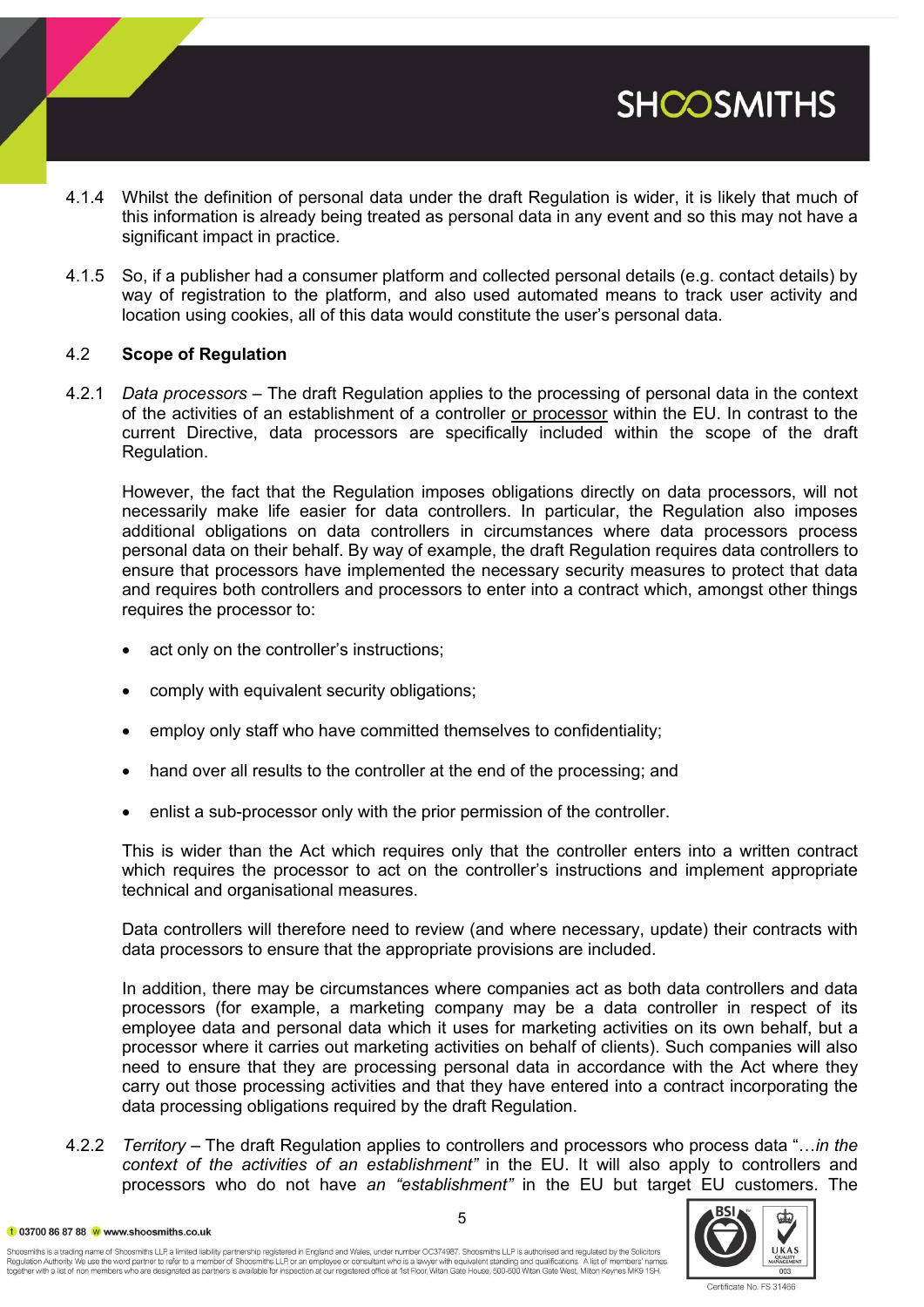

Regulation is more explicit than the Directive as regards the targeting of EU customers.

In *Google Spain SL and Google Inc v Agencia Española de Protección de Datos and Mario*  Costeja González<sup>4</sup> (the "Google Spain Decision"), the ECJ held that even though Google Spain's activities are confined to sales and marketing, and that all the "processing" (indexing, caching etc.) of personal data was undertaken by Google Inc, in the US, Google Spain's activities were sufficient to constitute processing "*in the context of an establishment in the EU*".

As noted, the Regulation is also more explicit about the activities of non-EU established controllers and processors which will bring them within the scope of the Regulation by *"…the offering of goods or services to such data subjects in the Union; or (b) the monitoring of their behaviour*.*"*

Accordingly, the Regulation could have a significant impact on controllers who are not established in the EU but offer goods or services to data subjects in the EU or monitor the behaviour of EU customers (e.g. online providers and ad networks placing cookies or other tracking devices on the equipment of EU data subjects for the purpose of tracking their online behaviour) as such non-EU controllers are also deemed to be within the scope of the Regulation.

For example, if a group company is based in the US and contracts online with EU customers in relation to the purchase of goods, or uses cookies on its website to track EU customers, the US company would need to ensure that it complies with the Regulation.

How organisations operating outside the EU are expected to be aware of the Regulation and indeed, how compliance with it would be enforced against a company operating outside the jurisdiction, is yet to be seen. An example often cited is of a small hotel in Alaska which offers services to customers (who may be based in the EU) – how could the hotel be expected to be even aware that the Regulation exists and to know what is required to comply with it?

### 4.3 **New rights for data subjects**

4.3.1 The draft Regulation includes and expands on existing rights available to data subjects. For example, in relation to the right to make a subject access request, the draft Regulation goes further than the Directive and requires the data controller to inform the data subject of the period for which their data will be stored and the existence of their rights to rectification and erasure of personal data. Requests made electronically must also be responded to electronically under the draft Regulation.

### 4.3.2 *Right to be forgotten*

The draft Regulation introduces new rights such as the "right to be forgotten", which has been the subject of much debate. This would entitle data subjects to request the data controller to erase all personal data relating to them and to abstain from further dissemination of that data. In practice, this means that (subject to certain exemptions) such data would have to be deleted entirely from the controller's system. This is likely to result in a huge administrative burden for many organisations.

4 Case C-132/12 -

l

http://curia.europa.eu/juris/document/document.jsf;jsessionid=9ea7d2dc30d5c27dd7414dea4cc9a92fc392d5e2ce10.e34KaxiLc3qMb40Rch 0SaxuNbh90?text=&docid=152065&pageIndex=0&doclang=en&mode=req&dir=&occ=first&part=1&cid=380192



Shoosmiths is a trading name of Shoosmiths LLP, a limited liability partnership registered in England and Wales, under number OC374987. Shoosmiths LLP is authorised and regulated by the Solicitors Requlation Authority. We use the word partner to refer to a member of Shoosmiths LLP, or an employee or consultant who is a lawyer with equivalent standing and qualifications. A list of members' names together with a list of non members who are designated as partners is available for inspection at our registered office at 1st Floor, Witan Gate House, 500-600 Witan Gate West, Milton Keynes MK9 1SH.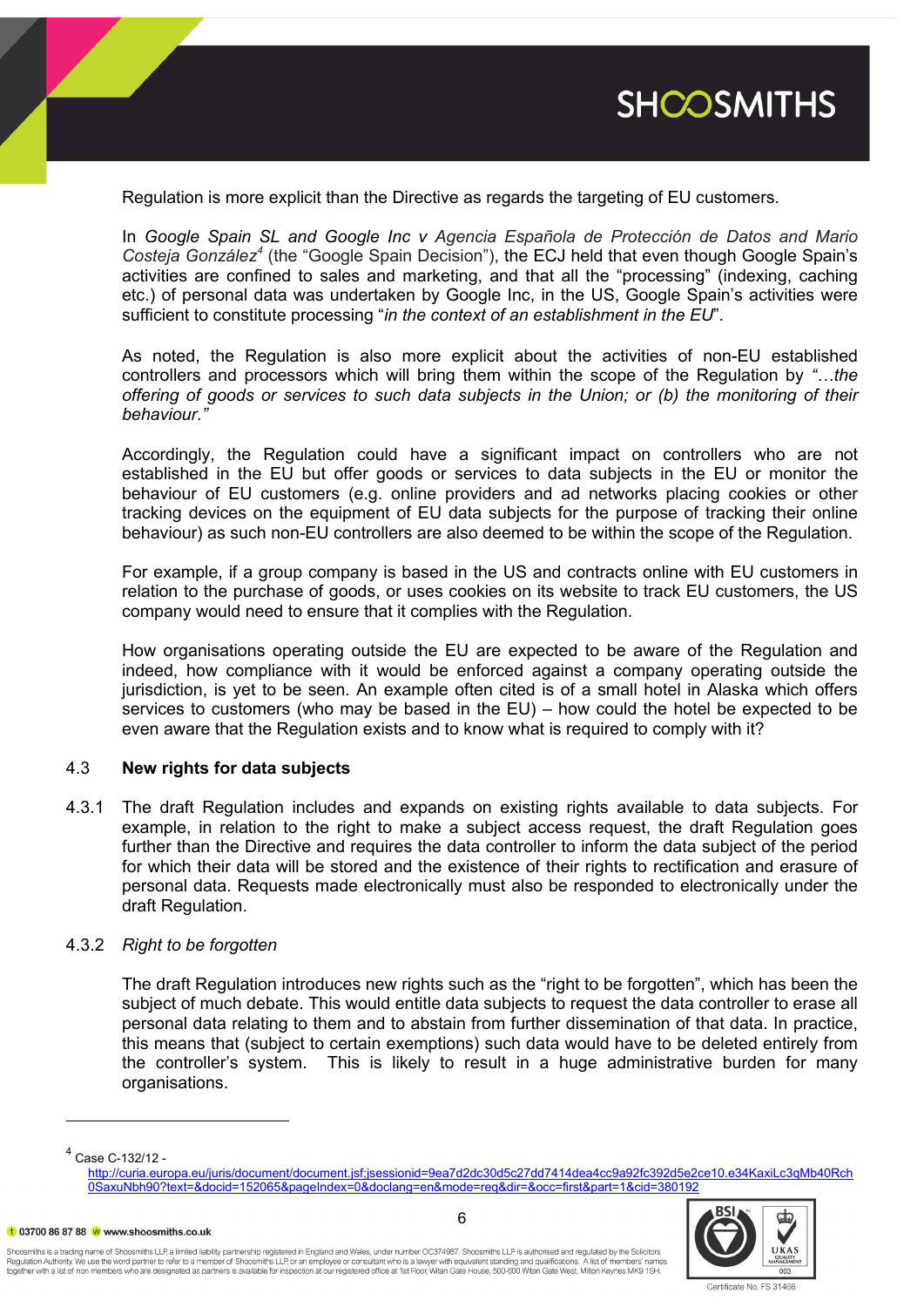

In fact, the Google Spain Decision earlier this year made clear that this 'right to be forgotten' already substantially exists under the Directive. The Court decided that the existing provisions of Article 12 of the Directive, which entitle a data subject to seek *"…rectification, erasure or blocking of data the processing of which does not comply with the provisions of the Directive*" were sufficient for the Court to decide that this may include an obligation *"to remove from the list of results displayed following a search made on the basis of a person's name links to web pages, published by third parties and containing information relating to that person, also in a case where that name or information is not erased beforehand or simultaneously from those web pages, and even, as the case may be, when its publication in itself on those pages is lawful."*

The ECJ held that individuals have the right to have search engine results removed where they affect privacy rights. This has huge implications, not just for search engines, but also for social media operators and many businesses with European operations (the EU's broad interpretation of "establishment" extends the jurisdictional reach of EU law to cover organisations outside the EU whenever users in the EU are targeted). This means that content providers may now find themselves with obligations to comply with data protection laws even where they are not involved in making decisions about the online content provided. The ECJ affirmed that publishers are still allowed to publish contested personal data for journalistic purposes. Therefore, whilst an individual may require a search engine operator to erase his data, the content of the webpage would be left unchanged.

The Google Spain Decision reflects a wide interpretation of the present Directive, which incorporates a right of erasure. The draft Regulation expands on this by strengthening and building on the right of erasure and introducing a formal "right to be forgotten". The draft Regulation also requires data controllers to take reasonable steps to ensure that any third party to whom it has passed the personal data, also deletes it.

### 4.3.3 *Right to data portability*

The draft Regulation also introduces a new right of data portability. This means that the data subject has the right to obtain from the data controller, on request, a copy of all personal data which the controller process by electronic means, in an electronic and structured format which is commonly used and which permits further use by the data subject. The key purpose of introducing this right is to enable data subjects to move their data seamlessly from one online provider to another, without losing any data previously disclosed to an online service or having to re-input such data.

### 4.4 **Consent requirements**

- 4.4.1 The draft Regulation requires consent to be "freely given, specific, informed and explicit". For consent to be explicit, it must involve a statement or clear affirmative action, such as clicking a tick box online. Under the current Directive, a distinction is drawn between the level of consent required in ordinary circumstances and where the processing relates to sensitive personal data. Only in the latter case will 'explicit' consent be required.
- 4.4.2 The requirement for all consents to be explicit will involve the introduction of significant changes by data controllers who will need to review all forms, documents and methods of collecting personal data and implement changes to ensure that all consents will be explicit.
- 4.4.3 "Consent" plays an important role in the personalisation of data.



t 03700 86 87 88 W www.shoosmiths.co.uk

Shoosmiths is a trading name of Shoosmiths LLP, a limited liability partnership registered in England and Wales, under number OC374987. Shoosmiths LLP is authorised and regulated by the Solicitors Requlation Authority. We use the word partner to refer to a member of Shoosmiths LLP, or an employee or consultant who is a lawyer with equivalent standing and qualifications. A list of members' names together with a list of non members who are designated as partners is available for inspection at our registered office at 1st Floor, Witan Gate House, 500-600 Witan Gate West, Milton Keynes MK9 1SH.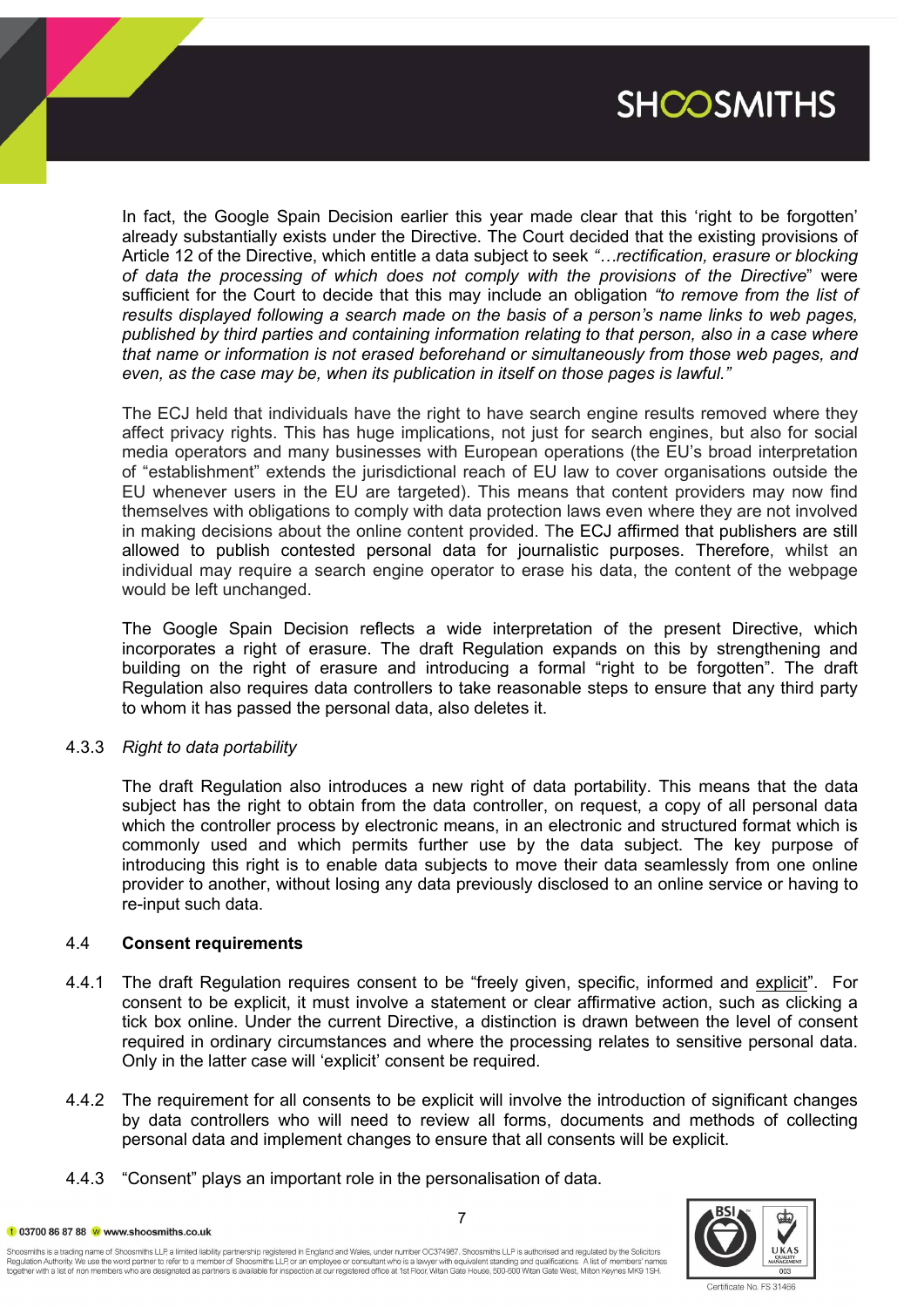# **SHOOSMITHS**

### 4.5 **"Legitimate Interests"**

- 4.5.1 The first Data Protection Principle will continue to be the requirement that personal data is *"processed fairly and lawfully".* Furthermore, of the various criteria for "lawful" processing, consent will continue to be amongst – if not the – most important.
- 4.5.2 But it is worth remembering that other criteria include processing which is necessary for the performance of a contract and "….*for the purposes of the legitimate interests pursued by the controller or by the third party or parties to whom the data are disclosed, except where such interests are overridden by the interests for fundamental rights and freedoms of the data subject".*
- 4.5.3 This weighing of interests was an important feature of the Google Spain Decision. In this case, the Court gave greater weight to the interests of Mr Gonzalez and it has been criticised for that part of its decision by many. But it is worth remembering that in other cases the balance may well lie in favour of the controller or processor. This is what the Court said on this issue:

"*As the data subject may, in the light of his fundamental rights under Articles 7 and 8 of the Charter, request that the information in question no longer be made available to the general public on account of its inclusion in such a list of results, those rights override, as a rule, not only the economic interest of the operator of the search engine but also the interest of the general public in having access to that information upon a search relating to the data subject's name. However, that would not be the case if it appeared, for particular reasons, such as the role played by the data subject in public life, that the interference with his fundamental rights is justified by the preponderant interest of the general public in having, on account of its inclusion in the list of results, access to the information in question."*

### 4.6 **Data personalisation**

- 4.6.1 A feature of 'big data' is the ability of organisations to personalise the user's experience online. The more an organisation knows about an individual and their preferences through that user's online history, the more that organisation can customise the user's experience e.g. "you liked xx, you may like yy".
- 4.6.2 There are three elements in data personalisation: Tracking > Profiling > Targeting:
	- *"Tracking"* = the collection of data e.g. Web tracking (IP addresses, Cookies, Javascripts, Browser fingerprinting); location tracking e.g. CCTV, RFID cards for transportation tickets, GPS systems for car navigation; social network tracking e.g. personal data such as name, age, sexual orientation + preference/profile data such as "likes" and "shares";
	- *"Profiling"* = analysis of those data; and
	- *"Targeting" =* the activity facilitated by such collection and analysis e.g. via online advertising.
- 4.6.3 The draft Regulation seeks to limit the extent to which data subjects may be subjected to measures based on automated personal profiling (i.e. the use of personal characteristics or behaviour patterns to make generalizations about a person). Profiling is prohibited under the draft Regulation except in certain circumstances: profiling is permitted where it is necessary for the entering into or performance of a contract, where expressly authorised by law, or with the individual's consent. Individuals must be informed of their right to object to profiling in a highly

t 03700 86 87 88 W www.shoosmiths.co.uk

Shoosmiths is a trading name of Shoosmiths LLP, a limited liability partnership registered in England and Wales, under number OC374987. Shoosmiths LLP is authorised and regulated by the Solicitors Regulation Authority. We use the word partner to refer to a member of Shoosmiths LLP, or an employee or consultant who is a lawyer with equivalent standing and qualifications. A list of members' names<br>together with a list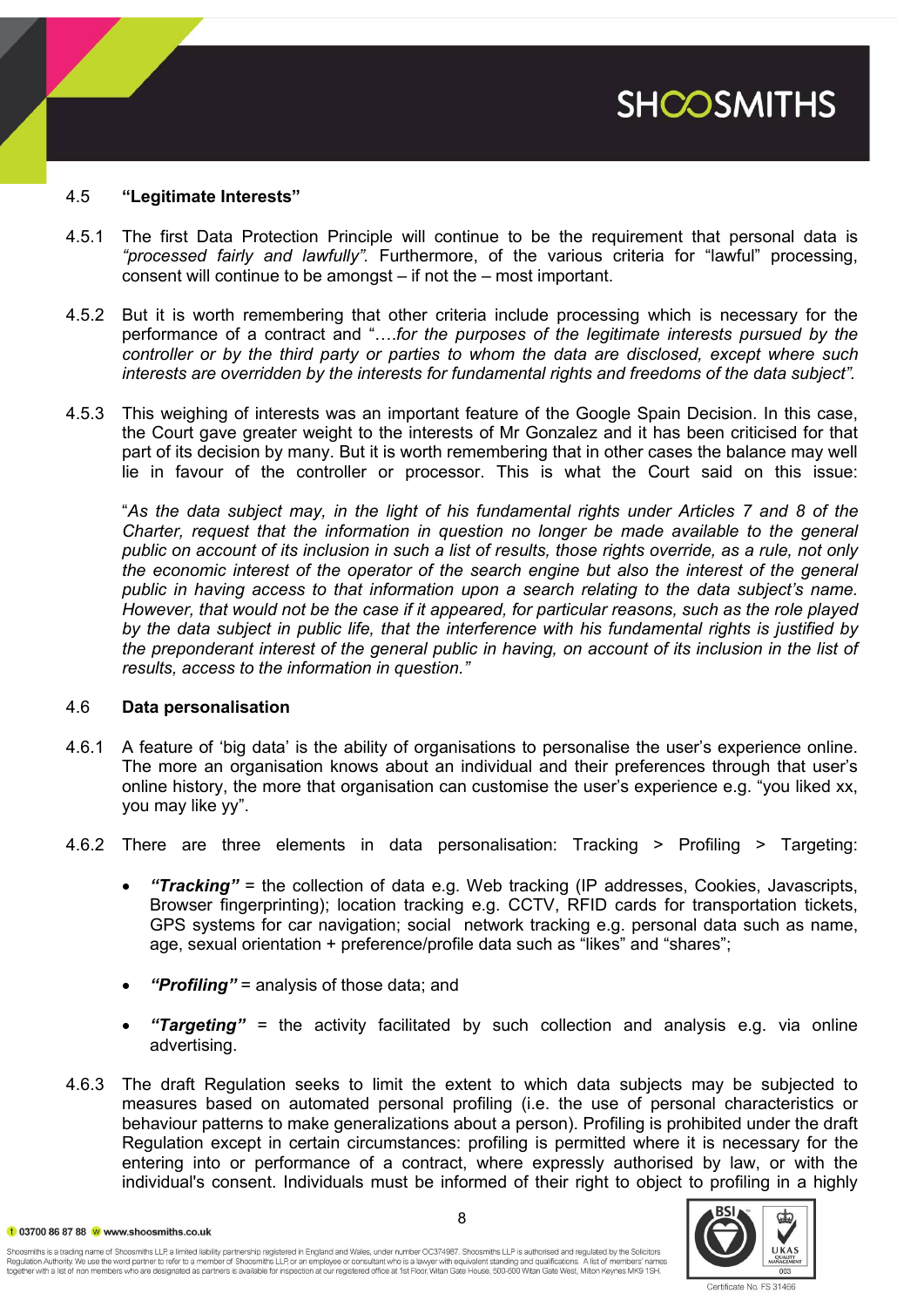

visible way.

4.6.4 This means that advertising networks could be prevented from creating extensive and detailed profiles of internet users based on their online behaviour, hence the importance of obtaining the consent of the data subject at the time those data are obtained.

### 4.7 **Exemptions for journalistic purposes**

- 4.7.1 Both the Directive and draft Regulation contain derogations from certain of their provisions *"..for the processing of personal data carried out solely for journalistic purposes or the purpose of artistic or literary expression only if they are necessary to reconcile the right to privacy with the rules governing freedom of expression"*.
- 4.7.2 The relevant exemption in the Act appears in section 32: "Personal data which are processed only for the special purposes are exempt from any provision to which this subsection relates if (a) the processing is undertaken with a view to the publication by any person of any journalistic, literary or artistic material; (b) the data controller reasonably believes that, having regard in particular to the special importance of the public interest in freedom of expression, publication would be in the public interest, and (c) the data controller reasonably believes that, in all the circumstances, compliance with that provision is incompatible with the special purposes.
- 4.7.3 Recital 121 of the Regulation calls for a broad interpretation of "journalistic" activities which make it clear that it can cover social media outlets as well as conventional press platforms:

"*Member States should classify activities as "journalistic" for the purpose of the exemptions and derogations to be laid down under this Regulation if the object of these activities is the disclosure to the public of information, opinions or ideas, irrespective of the medium which is used to transmit them. They should not be limited*

*to media undertakings and may be undertaken for profit-making or for non-profit making purposes."*

- 4.7.4 In the report of the Leveson Inquiry into the culture, practices and ethics of the press, Lord Justice Leveson recommended that the ICO should, in consultation with the industry, issue comprehensive guidelines and advice on appropriate principles and standards to be observed by the press in the processing of personal data. The ICO published its Guidance on Data Protection and Journalism in September 2014<sup>5</sup>.
- 4.7.5 It was interesting to note that in the in Google Spain Decision, the Court observed that the exemption for journalistic purposes may have applied to the newspaper publisher but not to Google. The Court observed that "*Furthermore, the processing by the publisher of a web page consisting in the publication of information relating to an individual may, in some circumstances, be carried out 'solely for journalistic purposes' and thus benefit, by virtue of Article 9 of Directive 95/46, from derogations from the requirements laid down by the directive, whereas that does not appear to be so in the case of the processing carried out by the operator of a search engine. It cannot therefore be ruled out that in certain circumstances the data subject is capable of exercising the rights referred to in Article 12(b) and subparagraph (a) of the first paragraph of Article 14 of Directive 95/46 against that operator but not against the publisher of the web page."*

9



t 03700 86 87 88 W www.shoosmiths.co.uk

l

<sup>5&</sup>lt;br>http://ico.org.uk/for\_organisations/data\_protection/the\_guide/~/media/documents/library/Data\_Protection/Detailed\_specialist\_guides/dataprotection-and-journalism-media-guidance.pdf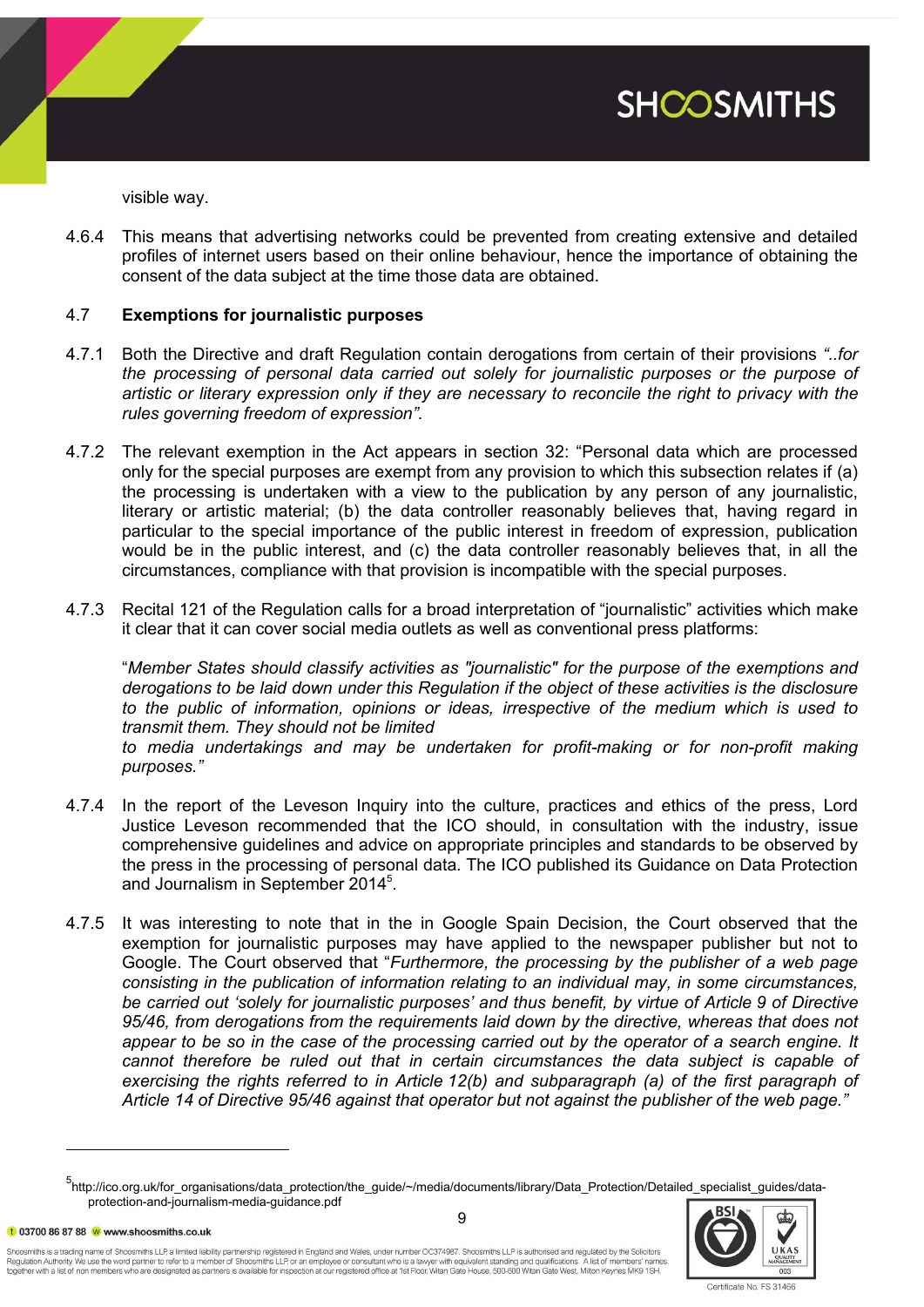# **SHOOSMITHS**

## 4.8 **Data relating to children**

4.8.1 The draft Regulation introduces a definition of "child" which is any person aged below 18 years. Children are given special protection through a number of provisions contained in the draft Regulation. In particular, the processing of personal data relating to a child below the age of 13 shall only be lawful if consent is given or authorised by the child's parent or custodian. The controller must make reasonable efforts to obtain verifiable consent. This is in line with provisions in The Children's Online Privacy Protection Act of 1998 ("COPPA") which requires verifiable consent from the children's parents (subject to certain, limited exceptions) where the child is aged below 13 years.

### 4.9 **Privacy Impact Assessments**

- 4.9.1 The draft Regulation impose a new obligation on controllers and processors to conduct an impact assessment before undertaking processing that presents a specific privacy risk due to its nature, scope or purposes. The draft Regulation sets out a non-exhaustive list of categories of processing that fall within this provision, including where organisations are carrying out profiling, an analysis of data on sensitive subjects or mass processing children's personal data.
- 4.9.2 The risk assessment must be documented and must contain a general description of the envisaged processing operations, an assessment of the risks to the rights of data subjects and a description of the measures envisaged to address those risks. As part of the risk assessment process, the data controller must also consult with the data subjects (or their representatives) in relation to the intended processing.
- 4.9.3 This provision has been welcomed by the Article 29 Working Party, however, it has criticised the current drafting for being too restricted and recommends that assessments should be required in all cases where processing operations "are likely to" present specific risks.

### 4.10 **Data minimisation**

- 4.10.1 Data controllers must only collect and process personal data to the extent that it is adequate, relevant and limited to the minimum necessary in relation to the purposes for which they are processed. In particular, personal data must only be processed if the purposes could not be fulfilled by processing information that does not involve personal data.
- 4.10.2 This provision expands on the requirements under the Directive and introduces a more robust data minimisation principle. The intention is to ensure that data controllers do not engage in unnecessary processing activities for reasons of ease or convenience.
- 4.10.3 In the age of 'Open Data', where Government bodies and public institutions are making an increasing number of datasets available under open licensing terms, data minimisation techniques such as anonymisation are increasingly important. In that context, the ICO recently published its Code of Practice on Anonymisation in November 2012.<sup>6</sup>
- 4.10.4 The draft Regulation also introduces the concept that data protection measures should be "by design" and "by default", which are intended to support the new data minimisation principle to ensure that new technologies and business models are designed in a way which ensures that the

<sup>6&</sup>lt;br>https://ico.org.uk/for\_organisations/guidance\_index/~/media/documents/library/Data\_Protection/Practical\_application/anonymisationcodev2.pdf



t 03700 86 87 88 W www.shoosmiths.co.uk

l

Shoosmiths is a trading name of Shoosmiths LLP, a limited liability partnership registered in England and Wales, under number OC374987. Shoosmiths LLP is authorised and regulated by the Solicitors Regulation Authority. We use the word partner to refer to a member of Shoosmiths LLP, or an employee or consultant who is a lawyer with equivalent standing and qualifications. A list of members' names<br>together with a list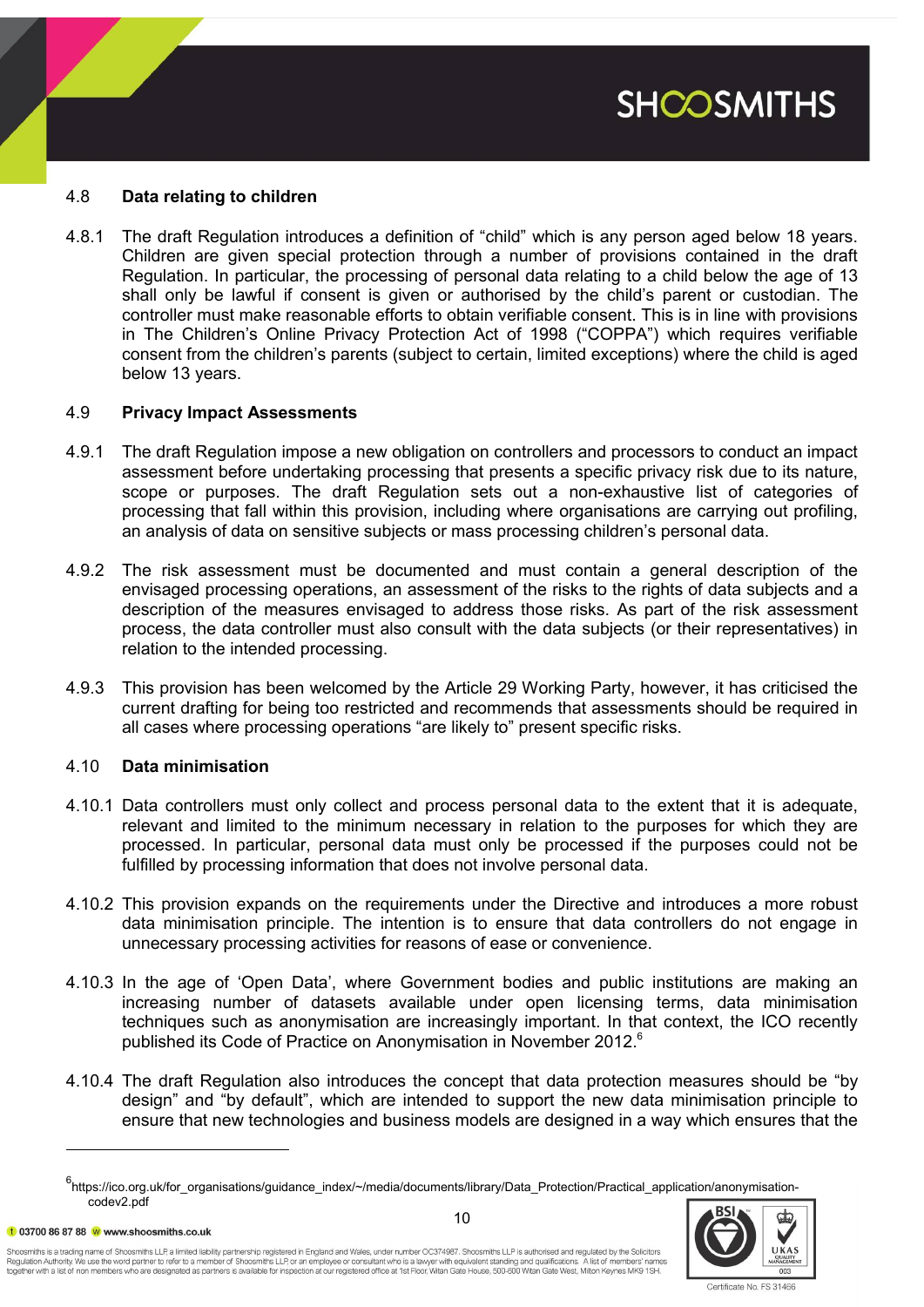**SHOOSMITHS** 

processing of personal data is limited to that data which is necessary to achieve the purpose for which it is collected.

### 4.11 **International transfers**

- 4.11.1 Under the Directive, personal data must not be transferred outside the European Economic Area ("**EEA**") without adequate protection. The draft Regulation reflects this position but proposes several changes to the existing regime. This includes introducing a one-stop-shop approval system for Binding Corporate Rules ("**BCRs**") (whereby all data protection authorities within the EU must recognise BCRs approved by any other authority as valid). This gives legal recognition for the first time to the role of BCRs, which, once in place, permit multinational groups of companies to transfer personal data between different members of the group.
- 4.11.2 The draft Regulation also enables national data protection authorities to pre-approve standard data protection clauses, subject to their being declared valid by the European Commission. Under the current Directive, only clauses approved by the European Commission can be used to establish safeguards in relation to the transfer of personal data outside the EEA.
- 4.11.3 The Regulation also proposes that a finding of adequacy by the European Commission may refer to a specific territory or processing sector within a non-EU country, rather than the country as a whole (as under the current Directive).
- 4.11.4 The Regulation also confirms that adequacy decisions made under the Directive, including the US-EU Safe Harbor framework, would remain in force unless amended, replaced or repealed by the European Commission. The Safe Harbor framework enables certified organisations to transfer personal data from the EU to the US in compliance with European data protection laws. Around 3.500 organisations are Safe Harbour certified. There have however been various criticisms of the Safe Harbor framework in recent years and so it remains to be seen whether this will be repealed.

### **5 OUR TOP 10 "PRACTICAL POINTERS"**

- (1) **It is not too early to start thinking about the proposed Regulation** The Regulation is in draft form and is due to be finalised next year, hopefully coming into force in 2017. However, it is important for organisations to start considering the potential impact of the Regulation now and ensure data protection is given a more prominent and pro-active role in terms of compliance, to ensure a smooth transition when the Regulation does come into force. Conducting a data protection audit is an essential part of this process to identify current levels of compliance (or non-compliance) as well as an overview of data processing activities carried out within the business.
- (2) **Data processors beware** If your organisation processes personal data on behalf of another company, particular care needs to be taken as the draft Regulation will also apply to you.
- (3) **Review your contracts** If you permit third parties to access and process personal data, start reviewing your existing contracts to identify what contracts will need to be updated. Where data processing agreements are being entered into and will continue in force until 2017, consider future proofing them to avoid having to revisit them once the Regulations comes into effect.
- (4) **It doesn't matter if your organisation is established the EU or not** Non-EU data controllers offering goods and services to EU customers, or monitoring EU customers, will still be caught by the Regulation. This will also have an impact on group companies (for example where the

11

t 03700 86 87 88 W www.shoosmiths.co.uk

Shoosmiths is a trading name of Shoosmiths LLP, a limited liability partnership registered in England and Wales, under number OC374987. Shoosmiths LLP is authorised and regulated by the Solicitors Regulation Authority. We use the word partner to refer to a member of Shoosmiths LLP, or an employee or consultant who is a lawyer with equivalent standing and qualifications. A list of members' names<br>together with a list

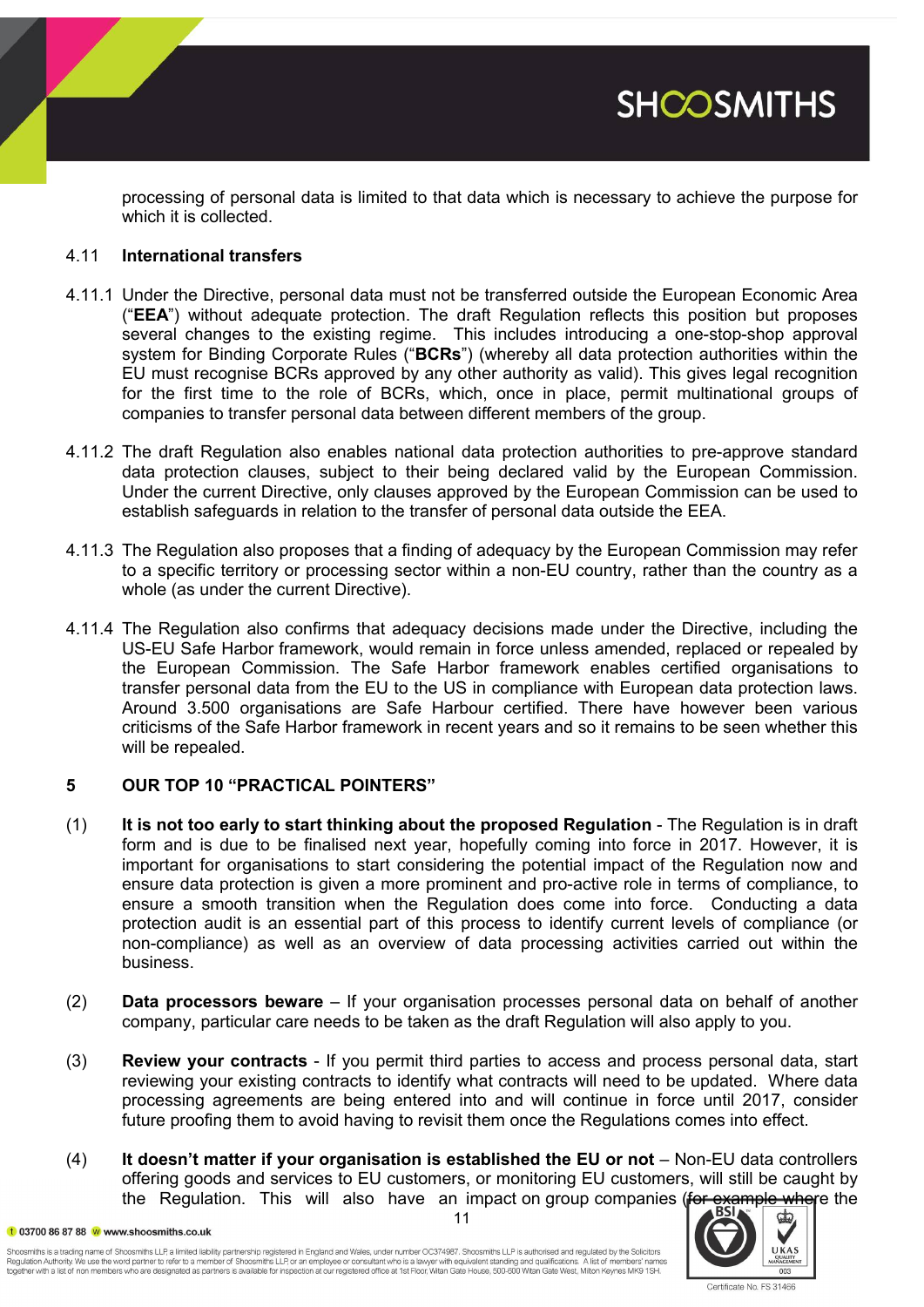

parent company is based outside of the EU).

- (5) **Dealing with the expansion of the rights of data subjects** Consider what changes will need to be made to your organisation's processes to take into account the changes relating to subject access, data portability and the right to be forgotten?
- (6) **Are your consents adequate?**  Consider whether the consents which your organisation currently obtains in order to legitimize the processing personal data are "explicit". In particular, have you thought about subsequent uses of the personal data beyond those for which the data was originally collected? Care should be taken where consent from children is required.
- (7) **Assess the risks**  Are you carrying out adequate risk assessments before processing personal data? This is required by the draft Regulation.
- (8) **Consider how much personal data you are collecting and processing** Is it adequate, relevant and limited to the minimum necessary in relation to the purpose for which it is processed?
- (9) **Could you demonstrate compliance if requested?** If you do not have adequate processes, policies and procedures in place to ensure compliance and to be able to demonstrate compliance with the Regulation, you will have a lot of work to do. Start now!
- (10) **Board issue –** does your Board see your data protection strategy and policies as integral to your brand? If not, can you push it up the agenda?

**Shoosmiths LLP**

**10 December 2014**



t 03700 86 87 88 W www.shoosmiths.co.uk

Shoosmiths is a trading name of Shoosmiths LLP, a limited liability partnership registered in England and Wales, under number OC374987. Shoosmiths LLP is authorised and regulated by the Solicitors Requlation Authority. We use the word partner to refer to a member of Shoosmiths LLP, or an employee or consultant who is a lawyer with equivalent standing and qualifications. A list of members' names regulauri Aurolium, ve use ile word parler when the music compared the compared office at the proportional compared the matter of the film of the matter of the matter of the matter of the state of the state of the state of